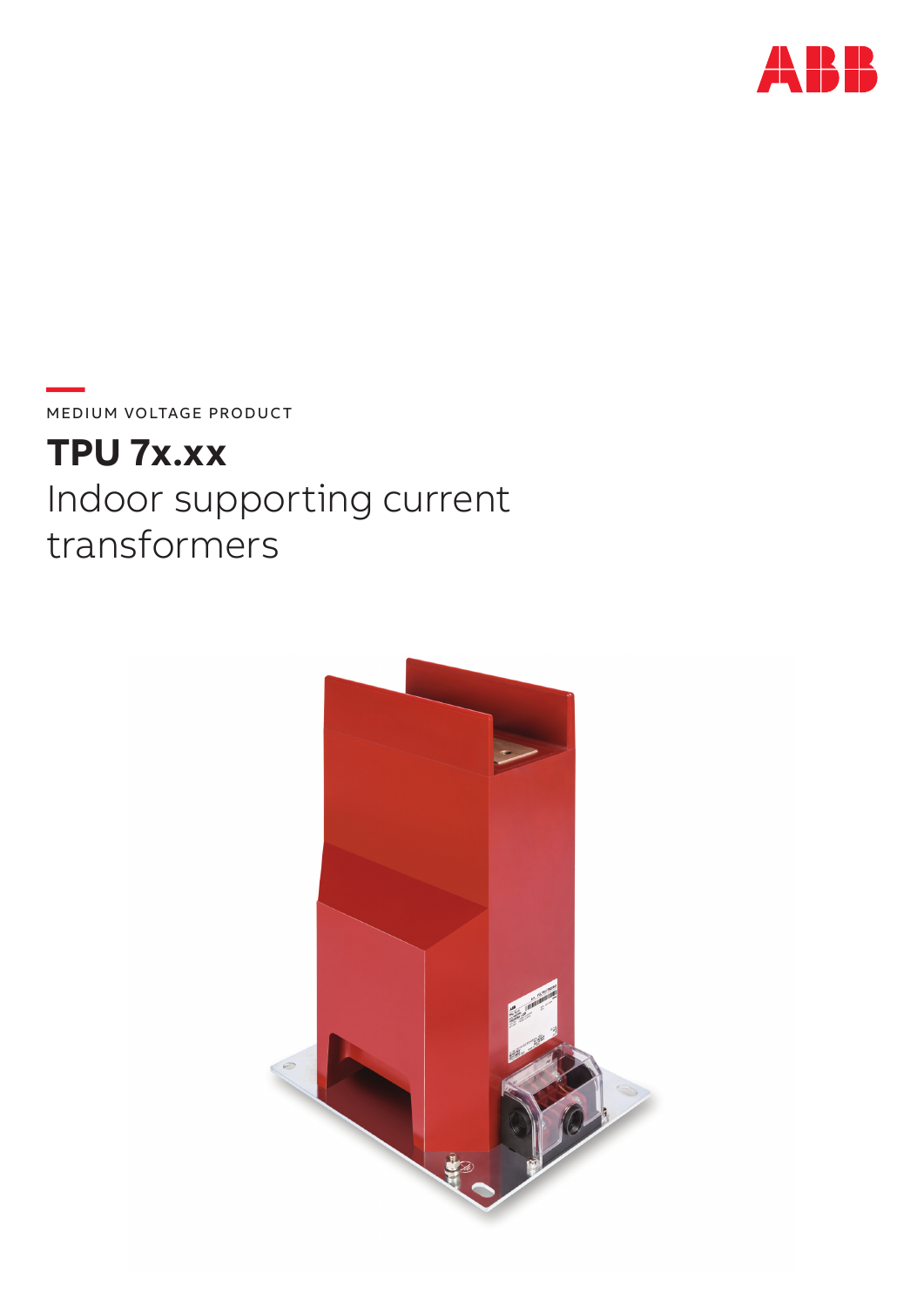| <b>Parameters</b>                            | <b>Values</b>              |
|----------------------------------------------|----------------------------|
| Highest voltage for equipment, $U_{\alpha}$  | 36; 38.5; 40.5 kV          |
| Rated power-frequency withstand<br>voltage   | 70: 80; 90 kV              |
| Rated lightning impulse withstand<br>voltage | 170; 180; 200 kV           |
| Rated primary current                        | $10 - 2500$ A              |
| Rated short-time thermal current             | up to $100 \text{ kA}/1$ s |
| Reconnectible<br>(primary till 600-1 200 A)  | prim. or sec.              |

#### **Description**

The transformers are cast in epoxy resin and designed for insulation voltages from 36 kV to 40.5 kV. The transformers are designed as single-or-multiple turn transformers, with one transformer ratio, or with the possibility to be switched over on the secondary or primary side. The number of secondary windings are from 1 to 8 (usually 2 secondary windings), depending on the combination of parameters (such as the accuracy class, shortcircuit current, overcurrent factor…). The secondary windings are used for measurement or protection purposes, or for special use (testing winding, "PX" class windings ..). One terminal of each secondary winding used and one terminal of short-circuited and not used winding have to be earthed during the transformer operation.

The secondary windings are lead out into a casted secondary terminal board. The transformer can be mounted in any position. The transformer are fixed by four screws, the M8 bolted earthing clamp finds itself on the transformer base plate.

#### **Rated primary currents**

10; 15; 20; 25; 30; 40; 50; 60; 75; 100; 150; 200; 300; 400; 500; 600; 750; 1 000; 1 250; 1 500; 2 000; 2 500; A. Other primary currents can be agreed with the manufacturer.

#### **Rated secondary currents**

5 A; 1 A (possibility to combine different values in one transformer).

#### **Rated frequency**

50 Hz or 60 Hz, others on request

The transformers are designed and manufactured in conformity with the following standards and recommendations: IEC, VDE, IEEE, BS, GOST and CSN, others on request.

#### **Cantilever strength**

5 kN

| Permissable torques for screw connections |            |            |
|-------------------------------------------|------------|------------|
| M5                                        | max 3.5 Nm | min 2.8 Nm |
| M <sub>8</sub>                            | max 20 Nm  | min 16 Nm  |
| M12                                       | max 70 Nm  | min 56 Nm  |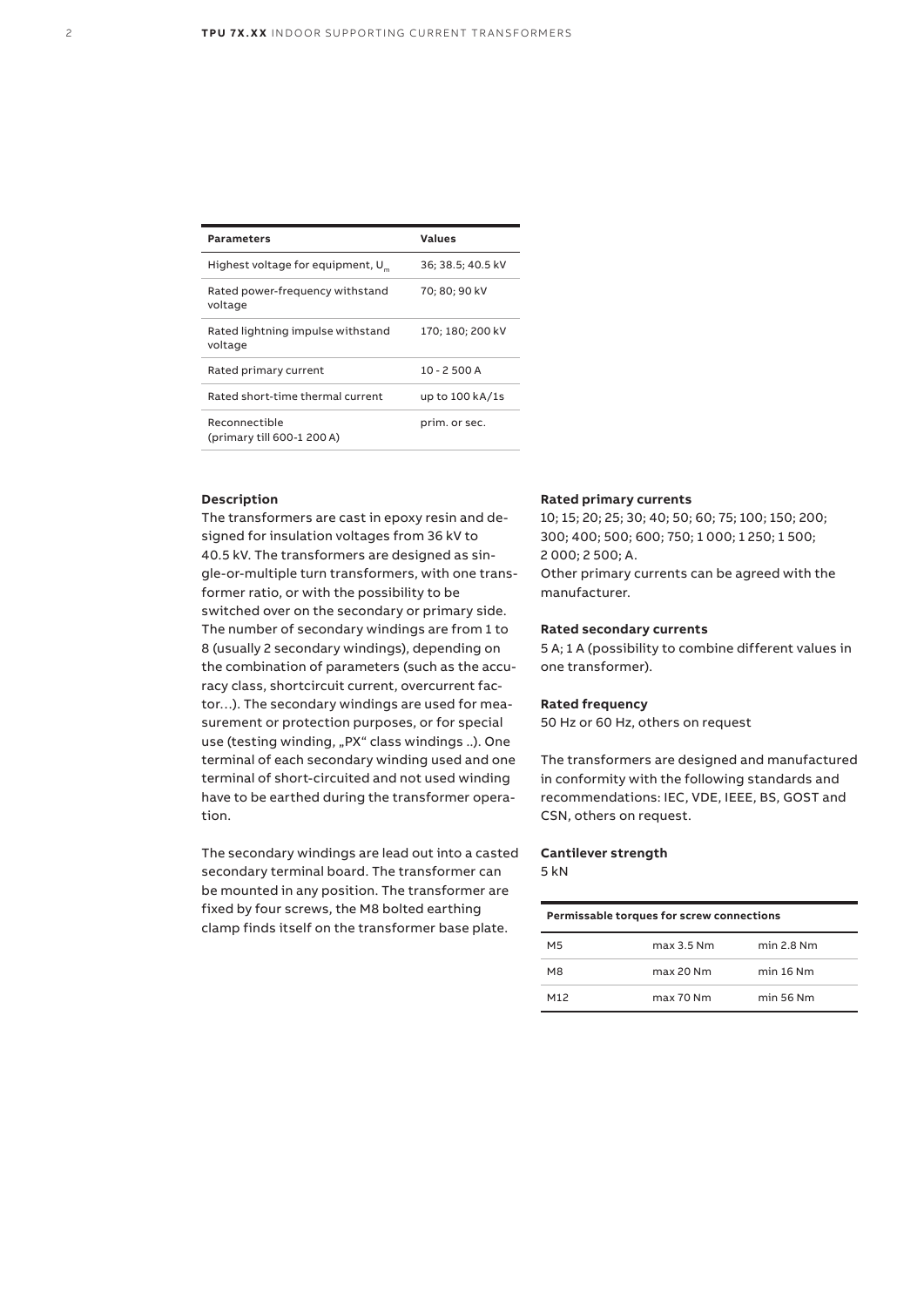#### **Code designation - TPU current transformers**

transformer outlets **a** Single-core design **b** Single-core design, reconnectable on the secondary side **c** Double-core design **d** Double-core design, reconnectable on the **e** Three-core design<br>**f** Double-core design, reconnectable on the **TPU x x . x x voltage current dimension primary terminals** 7..up to 36 (40.5) kV 0… 5 A - 600 A multiturn 3…to 1 250 A singleturn 4…to 1 500 A singleturn 5…to 2 000 A singleturn 6…to 2 500 A singleturn 4..shortest, 335 x 250 x 390 mm 5..short, 365 x 220 x 390 mm 6..long, 446 x 260 x 390 mm 7..middle, 380 x 250 x 390 mm 1..no prim. rec., no ribs /40 x 80 mm; 80 x 80 mm/ 2..prim. rec., no ribs /40 x 80 mm/ 3..no prim. rec., with ribs /40 x 80 mm; 60 x 67 mm; 80 x 80 mm/ 4..prim. rec., with ribs /40 x 80 mm/



— 01 Marking of current

example

secondary side

primary side



—<br>01

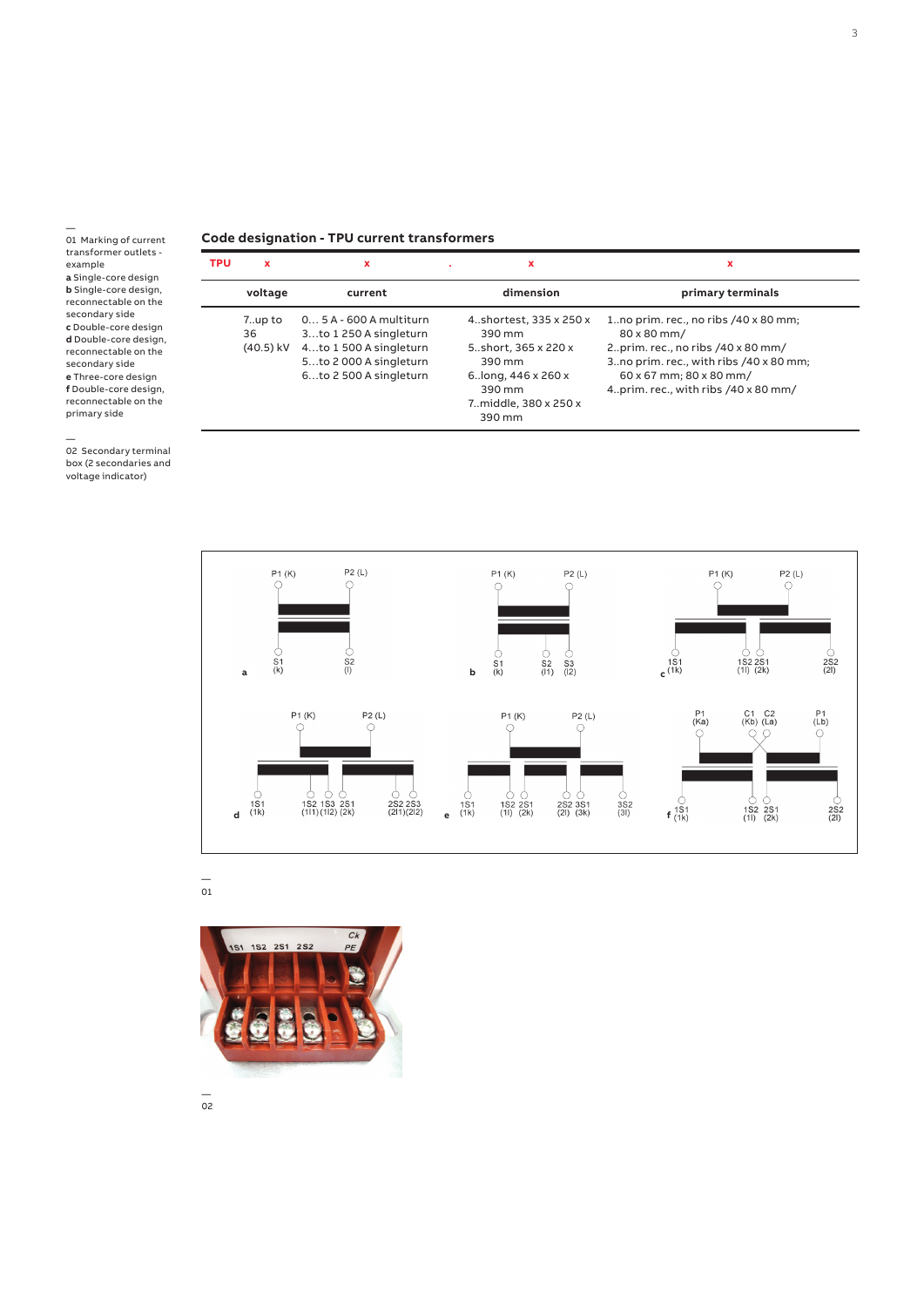#### **Standardized transformers**

| <b>Type</b> | Ithn/dyn<br>[kA] | Ratio<br>[A] | <b>Burden</b><br>[VA] | Class   | <b>FS/ALF</b> | Type             | Ithn/dyn<br>[kA] | Ratio<br>[A]     | <b>Burden</b><br>[VA] | Class   | <b>FS/ALF</b> |
|-------------|------------------|--------------|-----------------------|---------|---------------|------------------|------------------|------------------|-----------------------|---------|---------------|
| TPU 70.51   | 6.3/16           | 10//5        | 30                    | 10P     | 5             | TPU 70.51        | 50/125           | 50//5/5          | 15/15                 | 3/10P   | 5/5           |
| TPU 70.51   | 6.3/16           | 10//5        | 30                    | 10P     | 5             | TPU 70.51        | 31.5/80          | 60//5            | 30                    | 5P      | 5             |
| TPU 70.51   | 6.3/16           | 10//5        | 15                    | 0.5     | FS5           | TPU 70.51        | 31.5/80          | 60//5/5          | 15/15                 | 0.5/10P | FS5/10        |
| TPU 70.51   | 6.3/16           | 10//5/5      | 10/15                 | 0.5/10P | FS5/5         | TPU 70.51        | 50/125           | 60//5            | 30                    | 10P     | 5             |
| TPU 70.51   | 6.3/16           | 10//5/5      | 15/15                 | 3/10P   | 5/5           | TPU 70.51        | 50/125           | 60//5/5          | 10/15                 | 0.5/10P | FS5/5         |
| TPU 70.51   | 10/25            | 10//5        | 15                    | 10P     | 5             | TPU 70.51        | 50/125           | 60//5/5          | 15/15                 | 3/10P   | 10/5          |
| TPU 70.51   | 10/25            | 10//5/5      | 5/10                  | 0.5/10P | FS5/5         | TPU 70.51        | 31.5/80          | 75/ / 5          | 30                    | 5P      | 10            |
| TPU 70.51   | 10/25            | 10//5/5      | 15/10                 | 3/10P   | 5/5           | TPU 70.51        | 31.5/80          | 75//5/5          | 15/15                 | 0.5/10P | FS5/10        |
| TPU 70.51   | 10/25            | 15//5        | 15                    | 10P     | 5             | TPU 70.51        | 50/125           | 75/ / 5          | 30                    | 5P      | 5             |
| TPU 70.51   | 10/25            | 15//5/5      | 10/15                 | 0.5/10P | FS5/5         | TPU 70.51        | 50/125           | 75//5/5          | 10/15                 | 0.5/10P | FS5/5         |
| TPU 70.51   | 10/25            | 15//5/5      | 15/15                 | 3/10P   | 5/5           | TPU 70.51        | 31.5/80          | 100//5           | 30                    | 5P      | 5             |
| TPU 70.51   | 16/40            | 15//5        | 15                    | 10P     | 5             | TPU 70.51        | 31.5/80          | 100//5/5         | 15/15                 | 0.5/10P | FS5/10        |
| TPU 70.51   | 16/40            | 15//5/5      | 5/10                  | 0.5/10P | FS5/5         | TPU 70.51        | 50/125           | 100//5           | 20                    | 5P      | 10            |
| TPU 70.51   | 16/40            | 15//5/5      | 15/10                 | 3/10P   | 5/5           | TPU 70.51        | 50/125           | 100//5/5         | 10/15                 | 0.5/10P | FS5/10        |
| TPU 70.51   | 16/40            | 20/5         | 30                    | 10P     | 5             | TPU 70.51        | 31.5/80          | 150/5            | 30                    | 5P      | 10            |
| TPU 70.51   | 16/40            | 20//5/5      | 10/15                 | 0.5/10P | FS5/5         | TPU 70.51        | 31.5/80          | 150//5/5         | 15/15                 | 0.5/10P | FS10/10       |
| TPU 70.51   | 16/40            | 20//5/5      | 15/15                 | 3/10P   | 5/5           | TPU 70.51        | 50/12            | 150/5            | 30                    | 5P      | 5             |
| TPU 70.51   | 31.5/80          | 20/5         | 15                    | 10P     | 5             | TPU 70.51        | 50/12            | 150//5/5         | 10/15                 | 0.5/10P | FS10/10       |
| TPU 70.51   | 31.5/80          | 20//5/5      | 5/10                  | 0.5/10P | FS5/5         | TPU 70.51        | 50/12            | 200//5           | 30                    | 5P      | 10            |
| TPU 70.51   | 31.5/80          | 20//5/5      | 15/10                 | 3/10P   | 5/5           | TPU 70.51        | 50/12            | 200//5/5         | 15/15                 | 0.5/10P | FS10/10       |
| TPU 70.51   | 20/50            | 25//5        | 30                    | 10P     | 5             | TPU 70.51        | 50/12            | 200//5           | 30                    | 5P      | 10            |
| TPU 70.51   | 20/50            | 25//5/5      | 10/15                 | 0.5/10P | FS5/5         | TPU 70.51        | 50/12            | 200//5/5         | 15/15                 | 0.5/10P | FS10/10       |
| TPU 70.51   | 20/50            | 25//5/5      | 15/15                 | 3/10P   | 5/5           | TPU 70.51        | 50/12            | 300//5           | 30                    | 5P      | 10            |
| TPU 70.51   | 40/100           | 25//5        | 15                    | 10P     | 5             | TPU 70.51        | 50/12            | 300//5/5         | 15/15                 | 0.5/10P | FS10/10       |
| TPU 70.51   | 40/100           | 25//5/5      | 5/10                  | 0.5/10P | FS5/5         | TPU 70.51        | 50/12            | 400/5            | 30                    | 5P      | 10            |
| TPU 70.51   | 40/100           | 25//5/5      | 15/10                 | 3/10P   | 5/5           | TPU 70.51        | 50/12            | 400//5/5         | 15/15                 | 0.5/10P | FS10/10       |
| TPU 70.51   | 25/63            | 30/5         | 30                    | 10P     | 5             | TPU 70.51        | 50/12            | 500/5            | 30                    | 5P      | 15            |
| TPU 70.51   | 25/63            | 30//5/5      | 10/15                 | 0.5/10P | FS5/5         | TPU 70.51        | 50/12            | 500//5/5         | 15/15                 | 0.5/10P | FS10/10       |
| TPU 70.51   | 25/63            | 30//5/5      | 15/15                 | 3/10P   | 5/5           | TPU 70.51        | 50/12            | 600//5           | 30                    | 5P      | 15            |
| TPU 70.51   | 31.5/80          | 30/5         | 30                    | 10P     | 5             | TPU 70.51        | 50/12            | 600//5/5         | 15/30                 | 0.5/10P | FS10/10       |
| TPU 70.51   | 31.5/80          | 30//5/5      | 15/15                 | 3/10P   | 5/5           | TPU 73.51        | 63/160           | 750//5           | 30                    | 5P      | 10            |
| TPU 70.51   | 40/100           | 30/5         | 15                    | 10P     | 5             | TPU 73.51        | 63/160           | 750//5/5         | 15/15                 | 0.5/10P | FS10/10       |
| TPU 70.51   | 40/100           | 30//5/5      | 5/10                  | 0.5/10P | FS5/5         | TPU 73.51        | 80/200           | 1 000//5         | 30                    | 5P      | 15            |
| TPU 70.51   | 40/100           | 30//5/5      | 15/10                 | 3/10P   | 5/5           | TPU 73.51        | 80/200           | 1 000//5/5 30/15 |                       | 0.5/10P | FS5/10        |
| TPU 70.51   | 31.5/80          | $40/$ /5     | 30                    | 5P      | 5             | TPU 73.51        | 80/200           | 1250/5           | 30                    | 5P      | 15            |
| TPU 70.51   | 31.5/80          | 40//5/5      | 15/15                 | 0.5/10P | FS5/5         | TPU 73.51        | 80/200           | 1 250//5/5 30/30 |                       | 0.5/10P | FS10/10       |
| TPU 70.51   | 50/125           | 40/15        | 15                    | 10P     | 5/5           | TPU 74.51        | 100/250          | 1500//5          | 30                    | 5P      | 15            |
| TPU 70.51   | 50/125           | 40//5/5      | 5/10                  | 0.5/10P | FS5/5         | TPU 74.51        | 100/250          | 1 500//5/5 30/30 |                       | 0.5/10P | FS10/10       |
| TPU 70.51   | 50/125           | 40//5/5      | 15/10                 | 3/10P   | 5/5           | TPU 75.51        | 100/250          | 2000//5          | 60                    | 5P      | 10            |
| TPU 70.51   | 31.5/80          | 50/5         | 30                    | 5P      | 5             | TPU 75.51        | 100/250          | 2 000//5/5 30/30 |                       | 0.5/10P | FS10/10       |
| TPU 70.51   | 31.5/80          | 50//5/5      | 15/15                 | 0.5/10P | FS5/10        | TPU 76.51        | 100/250          | 2500//5          | 30                    | 5P      | 15            |
| TPU 70.51   | 50/125           | 50/5         | 30                    | 10P     | 5             | TPU 76.51        | 100/250          | 2 500//5/5 30/60 |                       | 0.5/10P | FS10/10       |
| TPU 70.51   | 50/125           | 50//5/5      | 10/15                 | 0.5/10P | FS5/5         | other on request |                  |                  |                       |         |               |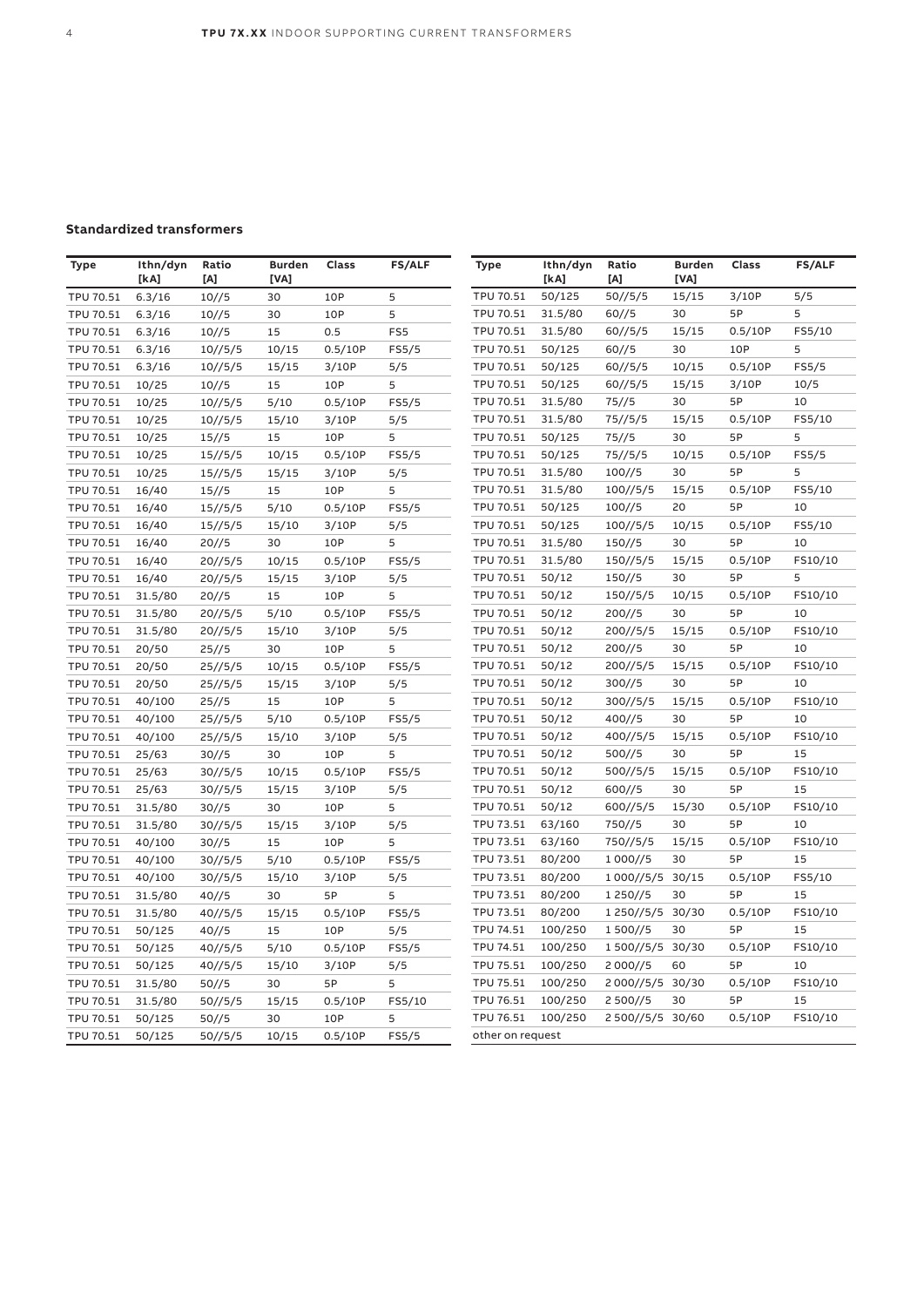## **Dimensional Drawings**

TPU 70.41 **TPU 70.41** TPU 73.41 **TPU 73.41** —

Weight: 41 kg Creepage distance: 380 mm

260

#### L=107mm for 6 or 12 clamps L=134mm for 16 clamps

| Drawing n.      | Polarity                 |
|-----------------|--------------------------|
| 1VL4600986R0101 | P1 to secondary terminal |
| 1VL4600986R0102 | P2 to secondary terminal |

| <b>TPU 74.41</b> |
|------------------|
| <b>TPU 75.41</b> |
| <b>TPU 76.41</b> |

—

Weight: 43 kg Creepage distance: 377 mm



#### L=107mm for 6 or 12 clamps L=134mm for 16 clamps

| Drawing n.      | Polarity                 |
|-----------------|--------------------------|
| 1VL4600988R0101 | P1 to secondary terminal |
| 1VL4600988R0102 | P2 to secondary terminal |

TPU 70.43 **TPU 70.43** TPU 73.43 **TPU 73.43** —





L=107mm for 6 or 12 clamps L=134mm for 16 clamps

| Drawing n.      | Polarity                 |
|-----------------|--------------------------|
| 1VL4600985R0101 | P1 to secondary terminal |
| 1VL4600985R0102 | P2 to secondary terminal |

| <b>TPU 74.43</b> |  |
|------------------|--|
| <b>TPU 75.43</b> |  |
| <b>TPU 76.43</b> |  |

—

Creepage distance: 377 mm Weight: 43 kg



#### L=107mm for 6 or 12 clamps L=134mm for 16 clamps

| Drawing n.      | Polarity                 |
|-----------------|--------------------------|
| 1VL4600987R0101 | P1 to secondary terminal |
| 1VL4600987R0102 | P2 to secondary terminal |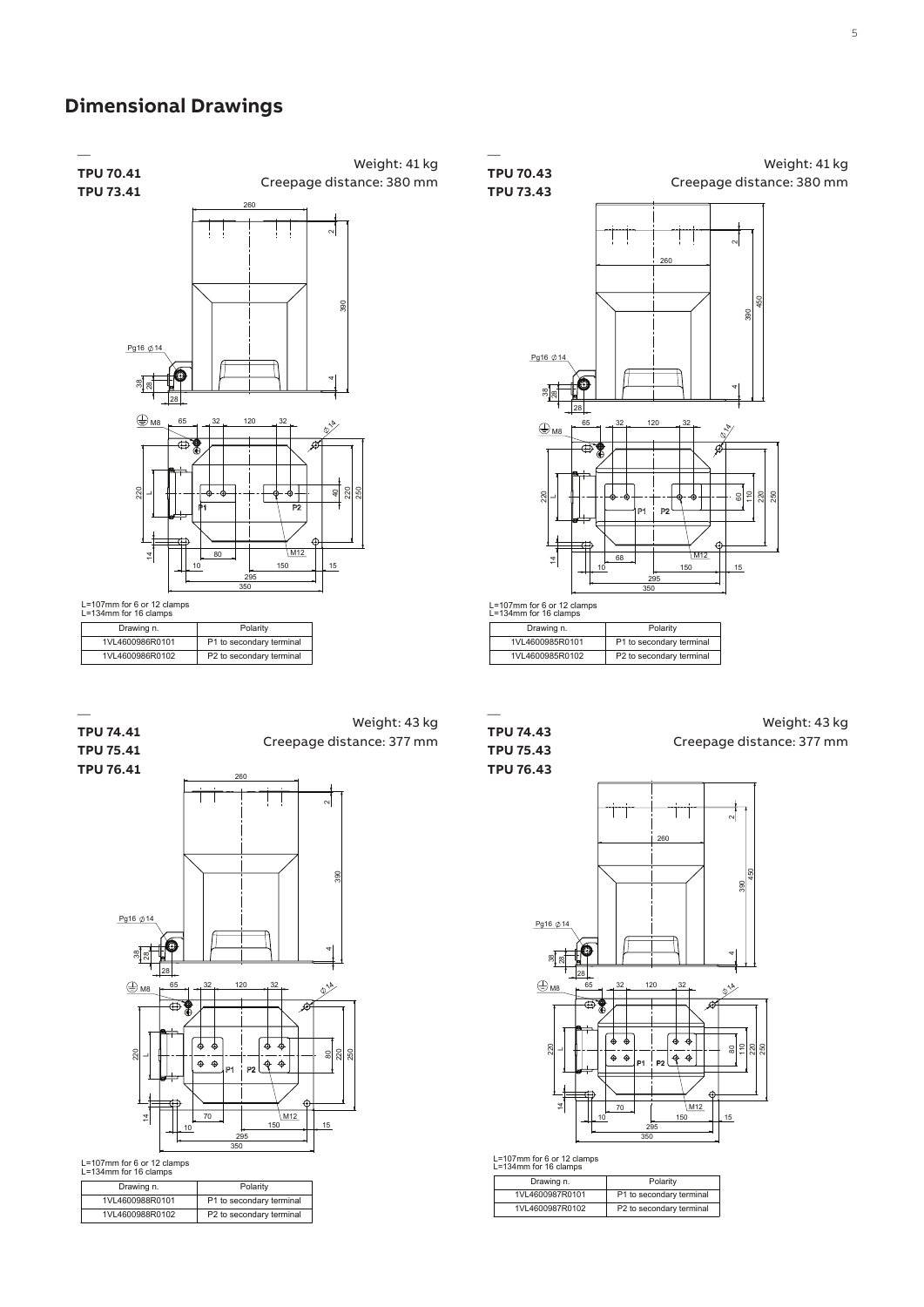—

**TPU 70.52**





L=107mm for 6 or 12 clamps L=134mm for 16 clamps

| Drawing n. | Polarity                 |
|------------|--------------------------|
| 44615750   | P1 to secondary terminal |
| 44615760   | P2 to secondary terminal |

**TPU 70.54**

—

TPU 70.54 WEIGHT: 44-54kg CREEPAGE Weight: 44-54 kg Creepage distance: 409 mm



L=107mm for 6 or 12 clamps L=134mm for 16 clamps

Drawing n. Polarity<br>44615710 P1 to secondary 44615710 P1 to secondary terminal<br>44615720 P2 to secondary terminal P2 to secondary terminal



#### L=107mm for 6 or 12 clamps L=134mm for 16 clamps

| Drawing n. | Polarity                 |
|------------|--------------------------|
| 44615730   | P1 to secondary terminal |
| 44615740   | P2 to secondary terminal |

TPU 70.53 **TPU 70.53** TPU 73.53 **TPU 73.53**

—

4 310 450 28 ఞ్యే 390  $\sim$ Pg16 Ø14 190 220 140 285 365 15 12 10  $\mathcal{L}$ 68 60 32 120 32  $\overline{18}$  $\overline{a}$  110  $\bigoplus_{\Lambda}$  M12 Weight: 44-54 kg Creepage distance: 397 mm

#### L=107mm for 6 or 12 clamps L=134mm for 16 clamps

 $\delta$ 

| Drawing n. | Polarity                 |
|------------|--------------------------|
| 44615650   | P1 to secondary terminal |
| 44615660   | P2 to secondary terminal |

—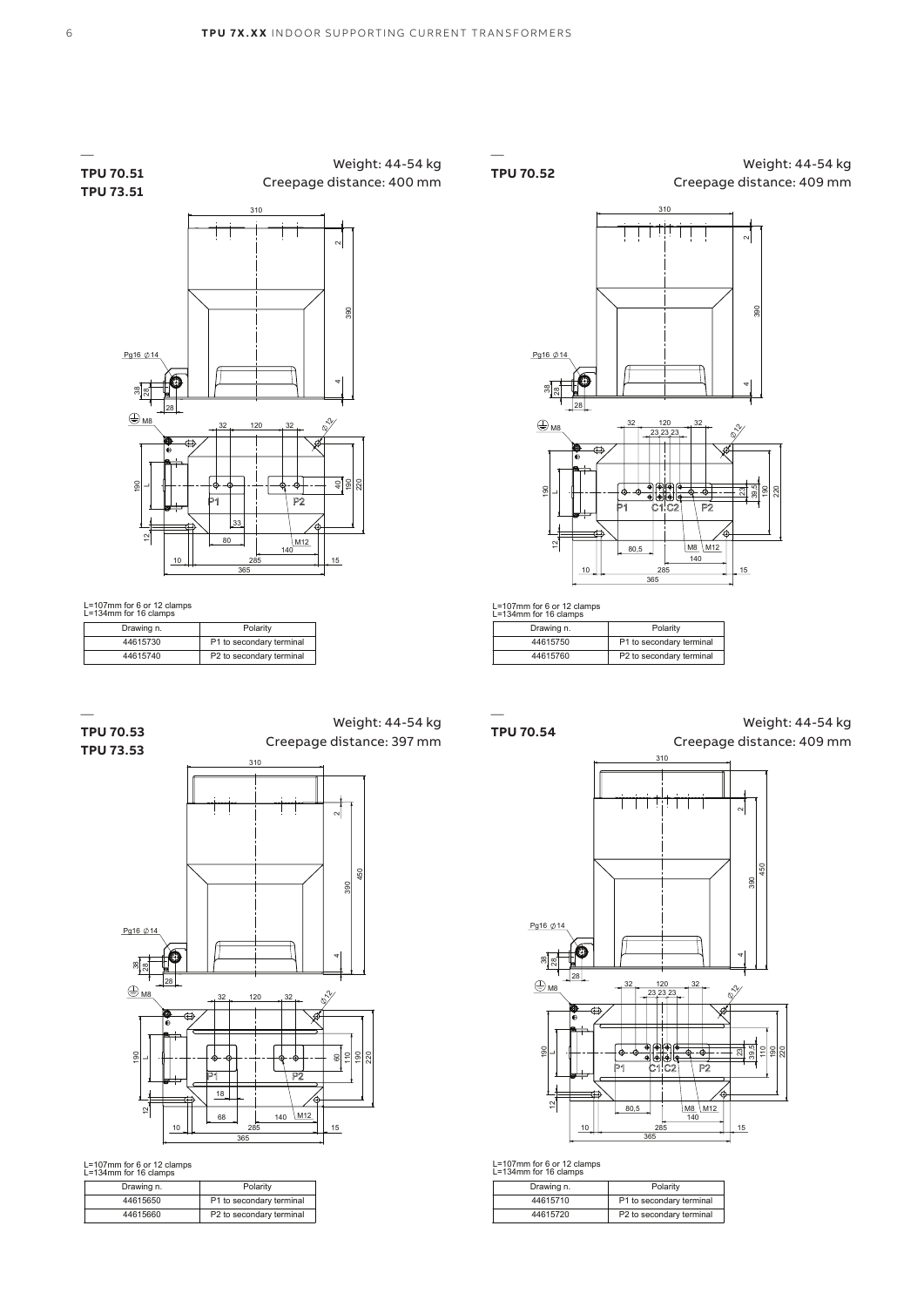Weight: 46-58 kg Creepage distance: 386 mm

TPU 74.53 **TPU 74.53** TPU 75.53 **TPU 75.53** TPU 76.53 **TPU 76.53**



 $P2$  to secondary terminal

—

WEIGHT: 46-58kg CREEPAGE DISTANCE: 386mm Creepage distance: 386 mm Weight: 46-58 kg





L=107mm for 6 or 12 clamps L=134mm for 16 clamps

| L-TJ411111 IUI TU Gidilips |                          |
|----------------------------|--------------------------|
| Drawing n.                 | Polarity                 |
| 44615690                   | P1 to secondary terminal |
| 44615700                   | P2 to secondary terminal |
|                            |                          |

TPU 70.61 **TPU 70.61** TPU 73.61 **TPU 73.61**

—

Weight: 70-86 kg Creepage distance: 475 mm



#### L=107mm for 6 or 12 clamps L=134mm for 16 clamps

| Drawing n.      | Polarity                 |
|-----------------|--------------------------|
| 1VL4600846R0101 | P1 to secondary terminal |
| 1VL4600846R0102 | P2 to secondary terminal |

TPU 70.63 **TPU 70.63** TPU 73.63 **TPU 73.63**

—

L=107mm for 6 or 12 clamps L=134mm for 16 clamps

Drawing n. Polarity 44615670 P1 to secondary terminal<br>44615680 P2 to secondary terminal

> Weight: 70-86 kg Creepage distance: 475 mm



L=107mm for 6 or 12 clamps L=134mm for 16 clamps

| Drawing n. | Polarity                 |
|------------|--------------------------|
| 44615570   | P1 to secondary terminal |
| 44615580   | P2 to secondary terminal |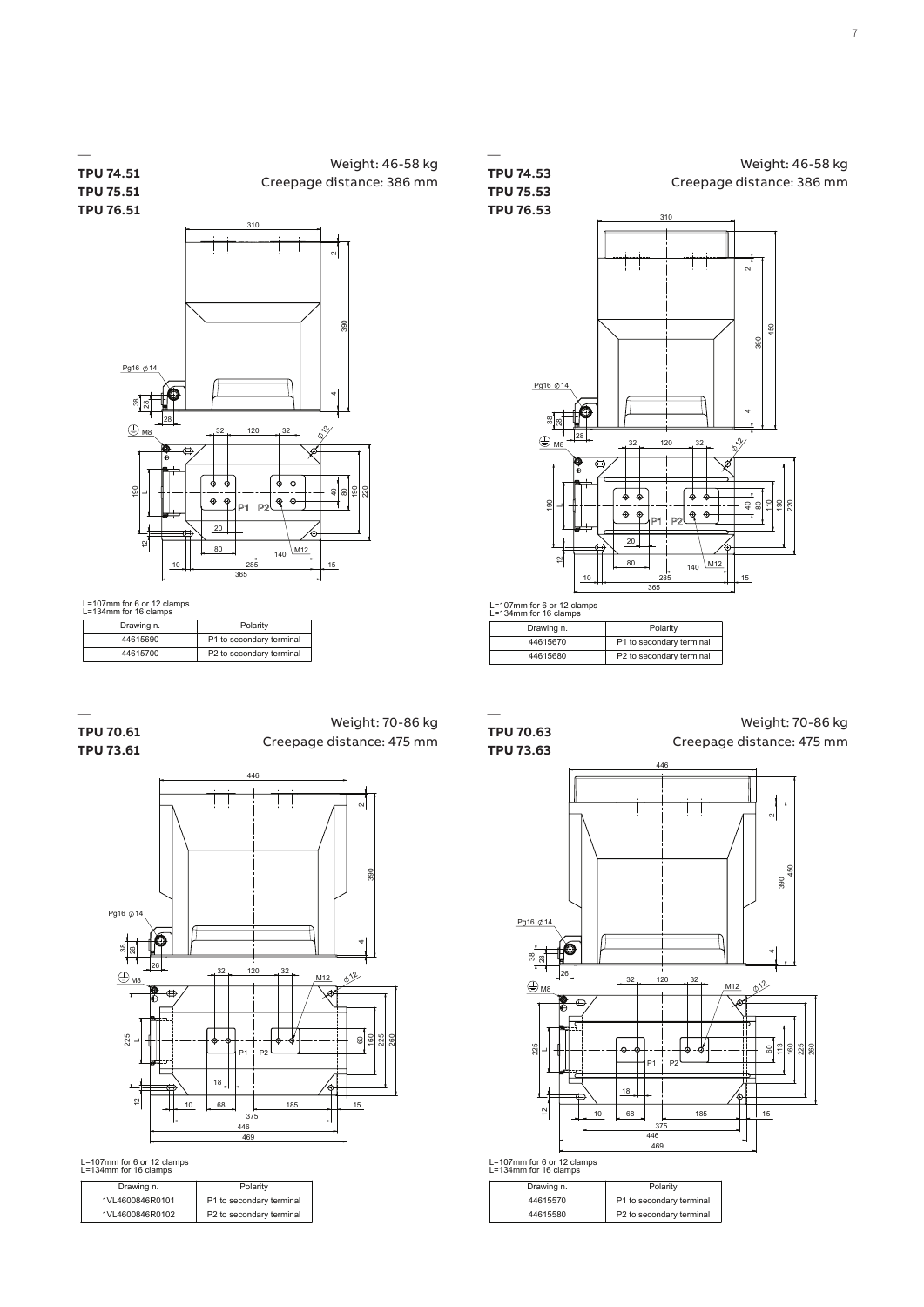

L=107mm for 6 or 12 clamps L=134mm for 16 clamps

| Drawing n. | Polarity                 |
|------------|--------------------------|
| 44615610   | P1 to secondary terminal |
| 44615620   | P2 to secondary terminal |

— TPU 74.63 **TPU 74.63** Weight:72-88 kg TPU 75.63 **TPU 75.63** Creepage distance: 465 mm IPU 75.63<br>----*--*----TPU 77.63 **TPU 76.63** 446 ŢŢ П  $\sim$ 450 390 Pg16  $\phi$ 14 4 $\frac{18}{28}$  $12$  M12 26  $\bigoplus$  32 120 32 đ は ₹ ↧ 취임등 225 160 225 260  $\overline{a}$  $_{\mathsf{P2}}\sqrt{\overset{\bullet}{\Phi}}$  $\overline{\bullet}$  $-\frac{1}{\Phi}$  $\frac{20}{20}$ 185 80 12 10 80 | 185 | 15 375 446 469

#### L=107mm for 6 or 12 clamps L=134mm for 16 clamps

| Drawing n. | Polarity                 |
|------------|--------------------------|
| 44615590   | P1 to secondary terminal |
| 44615600   | P2 to secondary terminal |

TPU 74.61 **TPU 74.61** TPU 75.61 **TPU 75.61** TPU 76.61 **TPU 76.61** —

Weight: 72-88 kg Creepage distance: 465 mm



L=107mm for 6 or 12 clamps L=134mm for 16 clamps

| Drawing n.      | Polarity                 |
|-----------------|--------------------------|
| 1VL4600847R0101 | P1 to secondary terminal |
| 1VL4600847R0102 | P2 to secondary terminal |

—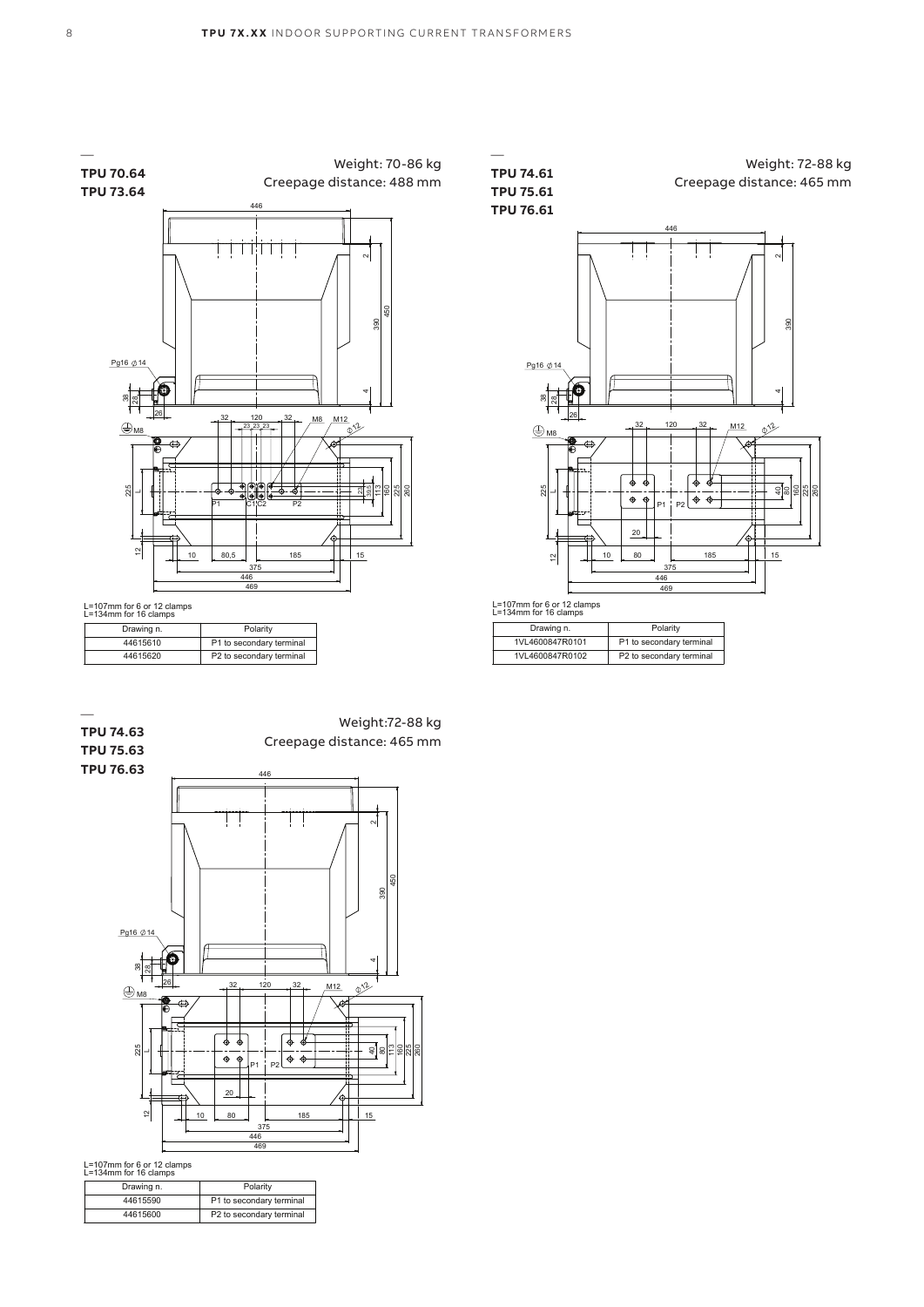#### Weight: 56 kg Creepage distance: 410 mm



L=107mm for 6 or 12 clamps L=134mm for 16 clamps

| Drawing n.      | Polarity                 |
|-----------------|--------------------------|
| 1VL4600991R0101 | P1 to secondary terminal |
| 1VL4600991R0102 | P2 to secondary terminal |

| Drawing n.      | Polarity                 |
|-----------------|--------------------------|
| 1VL4600991R0101 | P1 to secondary terminal |
| 1VL4600991R0102 | P2 to secondary terminal |

| . . <del>.</del> . <del>.</del> | _ |
|---------------------------------|---|
|                                 |   |
|                                 |   |
|                                 |   |
|                                 |   |
|                                 |   |
|                                 |   |
|                                 |   |

# Weight: appr. 58 kg

TPU 75.73 **TPU 75.73** TPU 76.73 **TPU 76.73**

TPU 74.73 **TPU 74.73**

—

Creepage distance: 410 mm



L=107mm for 6 or 12 clamps L=134mm for 16 clamps

| Drawing n.      | Polarity                 |
|-----------------|--------------------------|
| 1VL4600993R0101 | P1 to secondary terminal |
| 1VL4600993R0102 | P2 to secondary terminal |

TPU 70.73 **TPU 70.73** TPU 73.73 **TPU 73.73** —

Weight: 56 kg Creepage distance: 410 mm

Weight: appr. 58 kg

Creepage distance: 410 mm



L=107mm for 6 or 12 clamps L=134mm for 16 clamps

| - 191111111191 1901 1911 |                          |
|--------------------------|--------------------------|
| Drawing n.               | Polarity                 |
| 1VL4600992R0101          | P1 to secondary terminal |
| 1VL4600992R0102          | P2 to secondary terminal |

TPU 74.71 **TPU 74.71** TPU 75.71 **TPU 75.71** TPU 76.71 **TPU 76.71**

—



L=107mm for 6 or 12 clamps L=134mm for 16 clamps

| Drawing n.      | Polarity                 |
|-----------------|--------------------------|
| 1VL4600994R0101 | P1 to secondary terminal |
| 1VL4600994R0102 | P2 to secondary terminal |

TPU 70.71 **TPU 70.71** TPU 73.71 **TPU 73.71** —